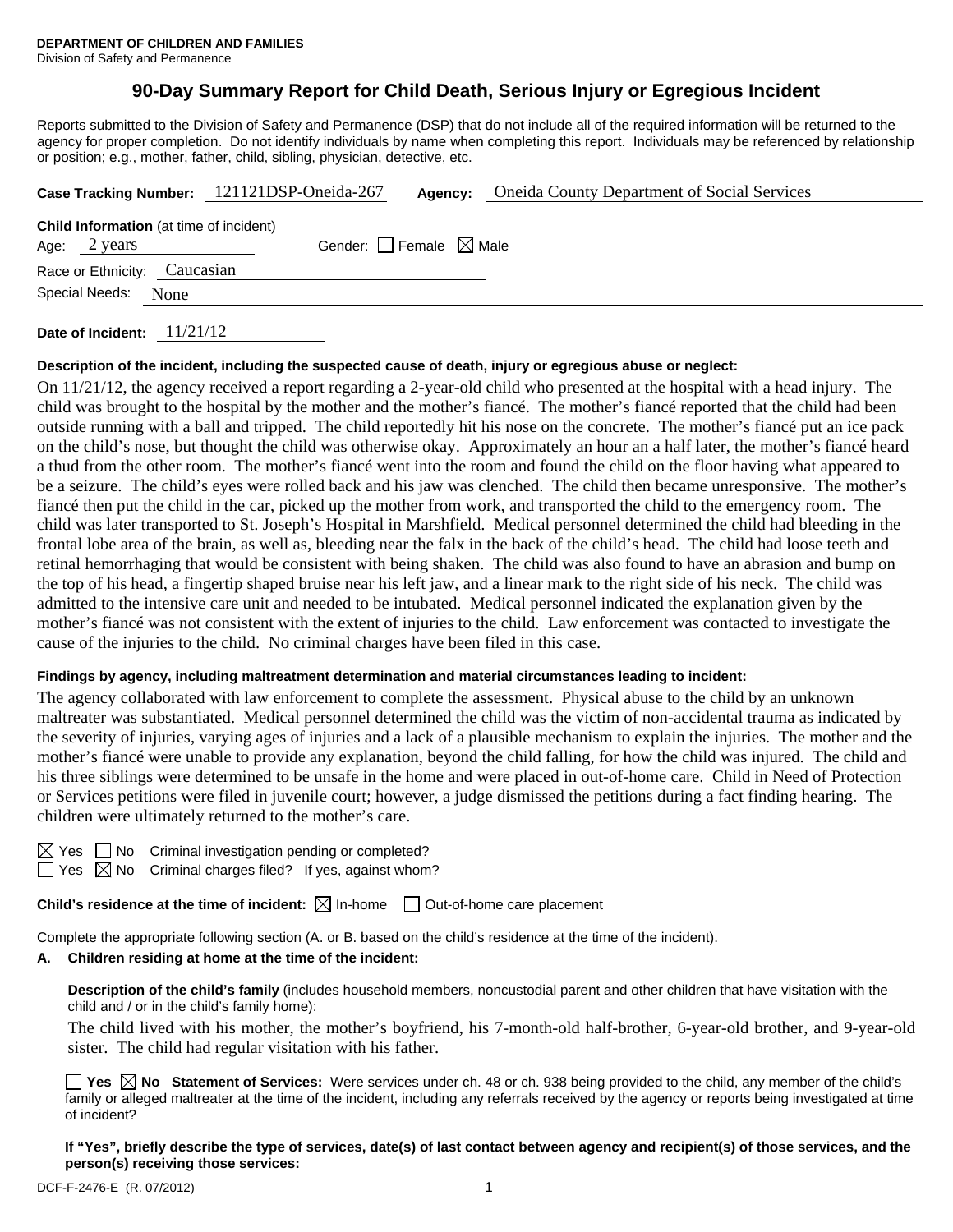### N/A

#### **Summary of all involvement in services as adults under ch. 48 or ch. 938 by child's parents or alleged maltreater in the previous five years:** (Does not include the current incident.)

The family participated in voluntary services through an Informal Disposition Agreement from 11/18/11 until 5/17/12. The mother's 9-year-old daughter was determined to be a victim of abuse by a relative in 2007 and services were needed to address issues as a result of the abuse.

#### **Summary of actions taken by the agency under ch. 48, including any investigation of a report or referrals to services involving the child, any member of the child's family living in this household and the child's parents and alleged maltreater.** (Does not include the current incident.)

(Note: Screened out reports listed in this section may include only the date of the report, screening decision, and if a referral to services occurred at Access. Reports that do not constitute a reasonable suspicion of maltreatment or a reason to believe that the child is threatened with harm are not required to be screened in for an initial assessment, and no further action is required by the agency.)

On 9/20/07, the agency screened in an allegation of abuse to the 4-year-old (now 9-year-old) child by a relative. Maltreatment was substantiated. The child was determined safe in the home and the agency closed the case.

On 1/22/09, the agency screened out an allegation of abuse to the 5-year-old (now 9-year-old) child by a relative as the allegations had previously been assessed and substantiated.

On 11/08/11, the agency screened in a referral for services.

On 11/18/11, the agency screened in an allegation of abuse to the 8-year-old (now 9-year-old) child. Maltreatment was unsubstantiated, but the agency provided voluntary services to the family until 5/17/12.

### **Summary of any investigation involving the child, any member of the child's family and alleged maltreater conducted under ch. 48 or ch. 938 and any services provided to the child and child's family since the date of the incident:**

The agency screened in and assessed the allegation of physical abuse to the child. The agency substantiated physical abuse to the child by an unknown maltreater. The four children in the home were determined to be unsafe and were placed in outof-home care. The agency filed Child in Need of Protection or Services petitions in juvenile court; however, the petitions were later dismissed by a judge. The children were ultimately returned to the mother's care and the agency closed the case.

# **B. Children residing in out-of-home (OHC) placement at time of incident:**

# **Description of the OHC placement and basis for decision to place child there:**

# **Description of all other persons residing in the OHC placement home:**

**Licensing history:** Including type of license, duration of license, summary of any violations by licensee or an employee of licensee that constitutes a substantial failure to protect and promote the welfare of the child.

| Summary of any actions taken by agency in response to the incident: (Check all that apply.) |                                                      |  |                                                   |  |  |
|---------------------------------------------------------------------------------------------|------------------------------------------------------|--|---------------------------------------------------|--|--|
|                                                                                             | Screening of Access report                           |  | Attempted or successful reunification             |  |  |
|                                                                                             | Protective plan implemented                          |  | Referral to services                              |  |  |
| KKK                                                                                         | Initial assessment conducted                         |  | Transportation assistance                         |  |  |
|                                                                                             | Safety plan implemented                              |  | Collaboration with law enforcement                |  |  |
| N<br>E                                                                                      | Temporary physical custody of child                  |  | Collaboration with medical professionals          |  |  |
|                                                                                             | Petitioned for court order / CHIPS (child in need of |  | Supervised visitation                             |  |  |
|                                                                                             | protection or services                               |  | Case remains open for services                    |  |  |
|                                                                                             | Placement into foster home                           |  | Case closed by agency                             |  |  |
| $\Box \boxtimes \boxtimes$                                                                  | Placement with relatives                             |  | Initiated efforts to address or enhance community |  |  |
|                                                                                             | Ongoing Services case management                     |  | collaboration on CA/N cases                       |  |  |
|                                                                                             |                                                      |  | Other (describe):                                 |  |  |

# **FOR DSP COMPLETION ONLY:**

# **Summary of policy or practice changes to address issues identified during the review of the incident:**

Under the Child Welfare Disclosure Act (Section 48.981(7)(cr), Stats.), the DSP completes a 90-day review of the agency's practice in each case reported under the Act. In accordance with the DCF memo Series 2010-13, dated December 7, 2010 pertaining to the Child Welfare Case Review Protocol, the DSP will complete a case record review in #121121DSP-Oneida